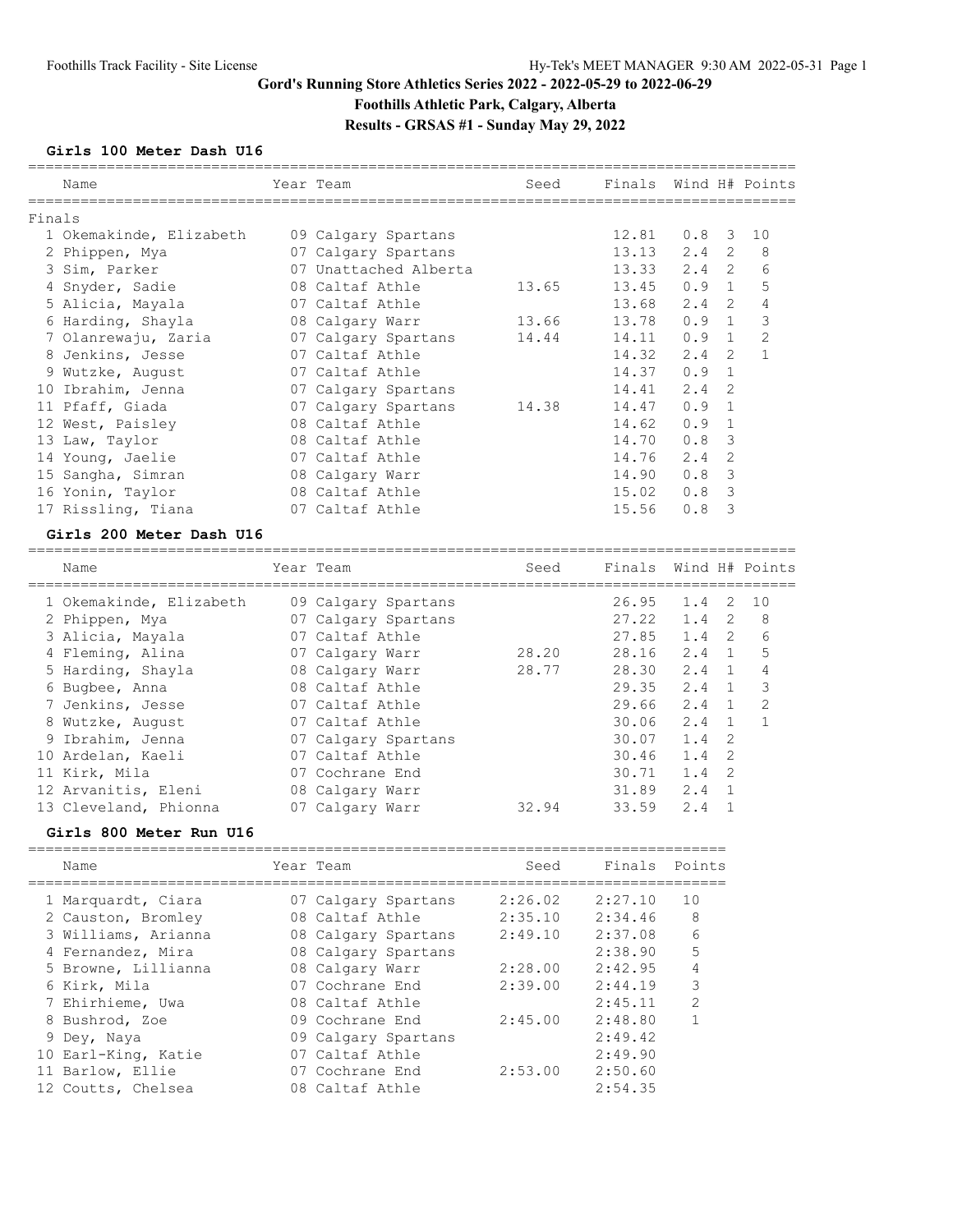# **Foothills Athletic Park, Calgary, Alberta**

**Results - GRSAS #1 - Sunday May 29, 2022**

## **....Girls 800 Meter Run U16**

| -- Larson, Giselle<br>07 Calgary Warr | 2:28.00 | DNF |
|---------------------------------------|---------|-----|
|---------------------------------------|---------|-----|

#### **Girls 80 Meter Hurdles 30"/12m/8.0m U16**

| Name              |  | Year Team       | Seed  | Finals Wind Points |          |                |  |  |  |
|-------------------|--|-----------------|-------|--------------------|----------|----------------|--|--|--|
| 1 Snyder, Sadie   |  | 08 Caltaf Athle | 13.84 | 13.10              | $0.1$ 10 |                |  |  |  |
| 2 Law, Taylor     |  | 08 Caltaf Athle |       | 14.47              | 0.1      | - 8            |  |  |  |
| 3 Sturgeon, Jamie |  | 07 U OF C Athle |       | 14.75              | 0.1      | - 6            |  |  |  |
| 4 Cumming, Maggie |  | 08 Caltaf Athle |       | 15.18              | 0.1      | - 5            |  |  |  |
| 5 Mayr, Amelia    |  | 07 Calgary Warr | 15.98 | 15.53              |          | $\overline{4}$ |  |  |  |

#### **Girls 1500 Meter Steeplechase 30" U16**

| Name            | Year Team       | Seed | Finals Points |     |  |  |  |  |
|-----------------|-----------------|------|---------------|-----|--|--|--|--|
| 1 Knoll, Nico   | 07 Cochrane End |      | $5:49.42$ 10  |     |  |  |  |  |
| 2 Watson, Jadyn | 08 Caltaf Athle |      | 6:28.44       | - 8 |  |  |  |  |

## **Girls High Jump U16**

| Name                                                                                                                 | Year Team                       | Seed  | Finals Points |      |
|----------------------------------------------------------------------------------------------------------------------|---------------------------------|-------|---------------|------|
| 1 Nsabiyeze, Ayda<br>1.15 1.20 1.25 1.30 1.35 1.40 1.45<br>$\overline{O}$<br>$\circ$<br>$\circ$<br>XXO<br>$\bigcirc$ | 07 Caltaf Athle<br>XO XXX       |       | 1.40m         | 8    |
| 1 Khouri, Anais<br>1.15 1.20 1.25 1.30 1.35 1.40 1.45                                                                | 07 Caltaf Athle                 |       | 1.40m         | 8    |
| $\overline{O}$<br>$\circ$<br>$\Omega$<br>$\circ$<br>1 Sturgeon, Jamie<br>1.20 1.25 1.30 1.35 1.40 1.45               | O XXO<br>XXX<br>07 U OF C Athle |       | 1.40m         | 8    |
| $\bigcirc$<br>$\Omega$<br>XO.<br>$\Omega$<br>XO.<br>4 Arvanitis, Eleni<br>1.15 1.20 1.25 1.30                        | XXX -<br>08 Calgary Warr        |       | 1.25m         | 4.50 |
| XXO<br>XXX<br>$\Omega$<br>$\circ$<br>4 Mayr, Amelia<br>1.15 1.20 1.25 1.30<br>O<br>XXX<br>$\Omega$<br>Ω              | 07 Calgary Warr                 | 1.19m | 1.25m         | 4.50 |

#### **Girls Shot Put 3kg U16**

| Name                                    | Year Team       | Seed           | Finals Points |  |
|-----------------------------------------|-----------------|----------------|---------------|--|
| 1 Mayr, Amelia<br>7.11m 6.47m           | 07 Calgary Warr | 7.14m 7.11m 10 |               |  |
| 2 Arvanitis, Eleni<br>5.82m 5.68m 5.87m | 08 Calgary Warr |                | 5.87m 8       |  |

## **Girls Javelin Throw 500g U16**

| Name               | Year Team                         | Seed | Finals Points |  |
|--------------------|-----------------------------------|------|---------------|--|
| 1 Schultz, Breanna | 07 Caltaf Athle                   |      | 145.68m 10    |  |
|                    | 16.38m 15.80m 145.68m 16.30m FOUL |      |               |  |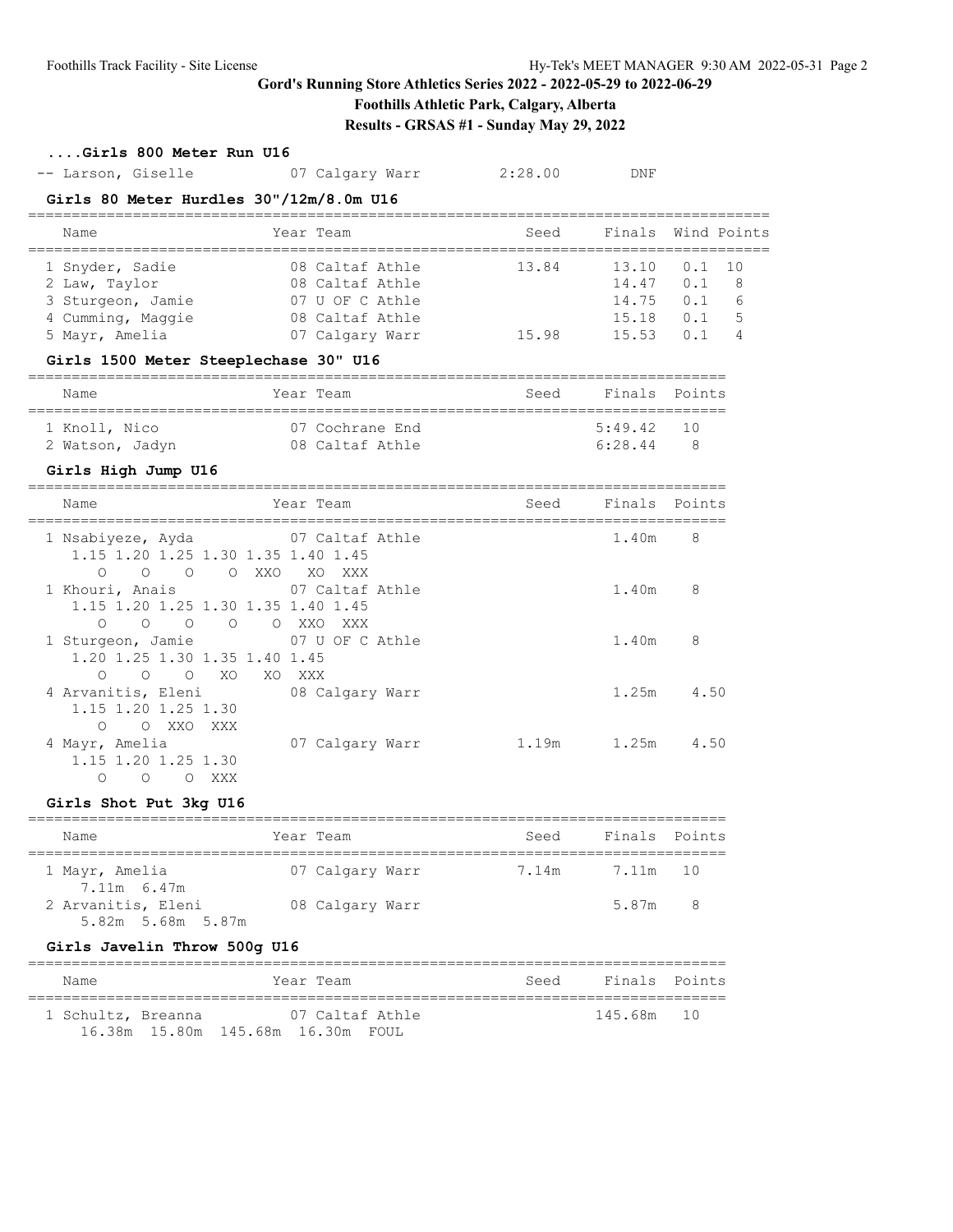**Foothills Athletic Park, Calgary, Alberta**

**Results - GRSAS #1 - Sunday May 29, 2022**

#### **Women 100 Meter Hurdles 30"/13m/8.5m U18**

| Name                | Year Team       | Seed  | Finals Wind |     |  |  |  |  |  |  |
|---------------------|-----------------|-------|-------------|-----|--|--|--|--|--|--|
| 1 Dovichak, Kamryn  | 06 Calgary Inte | 15.80 | 15.46 1.5   |     |  |  |  |  |  |  |
| 2 Izuqbokwe, Akunna | 05 Caltaf Athle |       | 19 N N      | 1.5 |  |  |  |  |  |  |

## **Women Shot Put 3kg U18**

| Name           |  | Year Team |  |                     | Seed | Finals |  |  |  |
|----------------|--|-----------|--|---------------------|------|--------|--|--|--|
|                |  |           |  |                     |      |        |  |  |  |
| 1 Jukic, Jadyn |  |           |  | 06 Calgary Spartans |      | 8.67m  |  |  |  |

8.67m 8.28m

#### **Women 100 Meter Dash Senior**

| Name                                      | Year Team             | Seed  | Finals        |               |                | Wind H# Points |
|-------------------------------------------|-----------------------|-------|---------------|---------------|----------------|----------------|
| 1 Reyes, Tatiana                          | 07 House of Spe       | 12.61 | 12.41         | 0.5           | $\overline{1}$ | 10             |
| 2 Fox, Kristen                            | 00 U OF C Athle       | 12.35 | 12.51         | $0.5 \quad 1$ |                | 8              |
| 3 Okuboyejo, Tise                         | 06 Calgary Warr       | 12.60 | 12.61         | $0.5 \quad 1$ |                | 6              |
| 4 Spence, Salema                          | 01 Calgary Inte       | 12.70 | 12.65         | $0.5 \quad 1$ |                | 5              |
| 5 Brennan, Bridget                        | 93 Unattached-N       | 12.81 | 12.69         | $1.5 \quad 2$ |                | $\overline{4}$ |
| 6 Santema, Helana                         | 01 House of Spe       | 12.51 | $12.81$ 0.5 1 |               |                | $\mathfrak{Z}$ |
| 7 Badau, Raluca                           | 01 U OF C Athle       |       | 13.32         | $-0.3$ 5      |                | $\overline{c}$ |
| 8 Orenuga, Oluwabukola                    | 03 U OF C Athle       | 13.38 | 13.36         | $1.5 \quad 2$ |                | $\mathbf{1}$   |
| 9 Bond, Kenney                            | 02 Caltaf Athle       | 12.50 | $13.36$ 0.5   |               | $\overline{1}$ |                |
| 10 Woodard, Nicole                        | 06 Caltaf Athle       | 13.46 | 13.40         | 1.5           | 2              |                |
| 11 Akalonu, Raven                         | 06 Calgary Warr       | 13.75 | $13.43$ $1.5$ |               | 2              |                |
| 12 Vergie, Hannah                         | 06 Caltaf Athle       | 13.39 | $13.61$ $1.5$ |               | $\overline{2}$ |                |
| 13 Okikiolu, Bisi                         | 03 Caltaf Athle       |       | 13.63         | $-0.3$ 5      |                |                |
| 14 Dunne, Kayla                           | 06 Caltaf Athle       |       | 13.69         | $-0.3$        | 5              |                |
| 15 Jensen, Jaiden                         | 02 U OF C Athle       |       | 13.75         | 0.3           | $\overline{4}$ |                |
| 16 Goertzen, Regan 65 House of Spe        |                       | 14.42 | 13.92         | 1.6           | $\overline{3}$ |                |
| 17 Jukic, Jadyn                           | 06 Calgary Spartans   |       | $13.96 - 0.3$ |               | 5              |                |
| 18 Ncube, Sandra                          | 06 Calgary Warr       | 14.20 | $14.01$ 1.6   |               | $\mathbf{3}$   |                |
| 19 Bruce, Mackenzie 65 Calgary Spartans   |                       | 14.23 | 14.23         | 1.6           | 3              |                |
| 20 Lee, Katie                             | 06 Caltaf Athle       |       | 14.31         | $-0.3$        | 5              |                |
| 21 Ruiz, Maria                            | 06 Calgary Warr       | 14.26 | 14.37         | 1.6           | $\mathbf{3}$   |                |
| 22 Michel, Katrina                        | 04 Unattached Alberta | 14.00 | 14.43         | 1.6           | $\mathcal{S}$  |                |
| 23 Penny, Julia                           | 06 Caltaf Athle       |       | 14.59         | 0.3           | $\overline{4}$ |                |
| 24 Tang, Emma                             | 06 Caltaf Athle       |       | 14.73         | 0.3           | $\overline{4}$ |                |
| 25 Adams, Mercedes                        | 04 U OF C Athle       |       | 15.08         | $-0.3$        | 5              |                |
| 26 S, Shani                               | 69 Calgary Spartans   |       | 15.40         | 0.3           | $\overline{4}$ |                |
| 27 Cowell, Mary-Sue 75 Unattached Alberta |                       |       | 16.42         | 0.3           | $\overline{4}$ |                |
| 28 Peterson, Mona Rae 65 Caltaf Athle     |                       | 16.57 | 16.46         | 1.6           | 3              |                |
| 29 Jolicoeur, Jovette                     | 59 U OF C Athle       | 17.18 | 16.94         | 1.6           | 3              |                |

## **Women 200 Meter Dash Senior**

| Name              | Year Team |                 | Seed  | Finals Wind H# Points |  |                |
|-------------------|-----------|-----------------|-------|-----------------------|--|----------------|
| 1 Candrlic, Amy   |           | 04 Caltaf Athle | 24.50 | $24.04 - 0.1 1 10$    |  |                |
| 2 Reves, Tatiana  |           | 07 House of Spe | 25.61 | $25.23 -0.1$ 1        |  | $\overline{8}$ |
| 3 Dovichak, Jayel |           | 04 Calgary Inte | 25.80 | $25.33 \t1.5 \t2$     |  | - 6            |
| 4 Reid, Halle     |           | 03 U OF C Athle | 25.42 | $25.35 -0.1$ 1        |  | $-5$           |
| 5 Fox, Kristen    |           | 00 U OF C Athle | 24.50 | $25.56 - 0.1 1$       |  | $\overline{4}$ |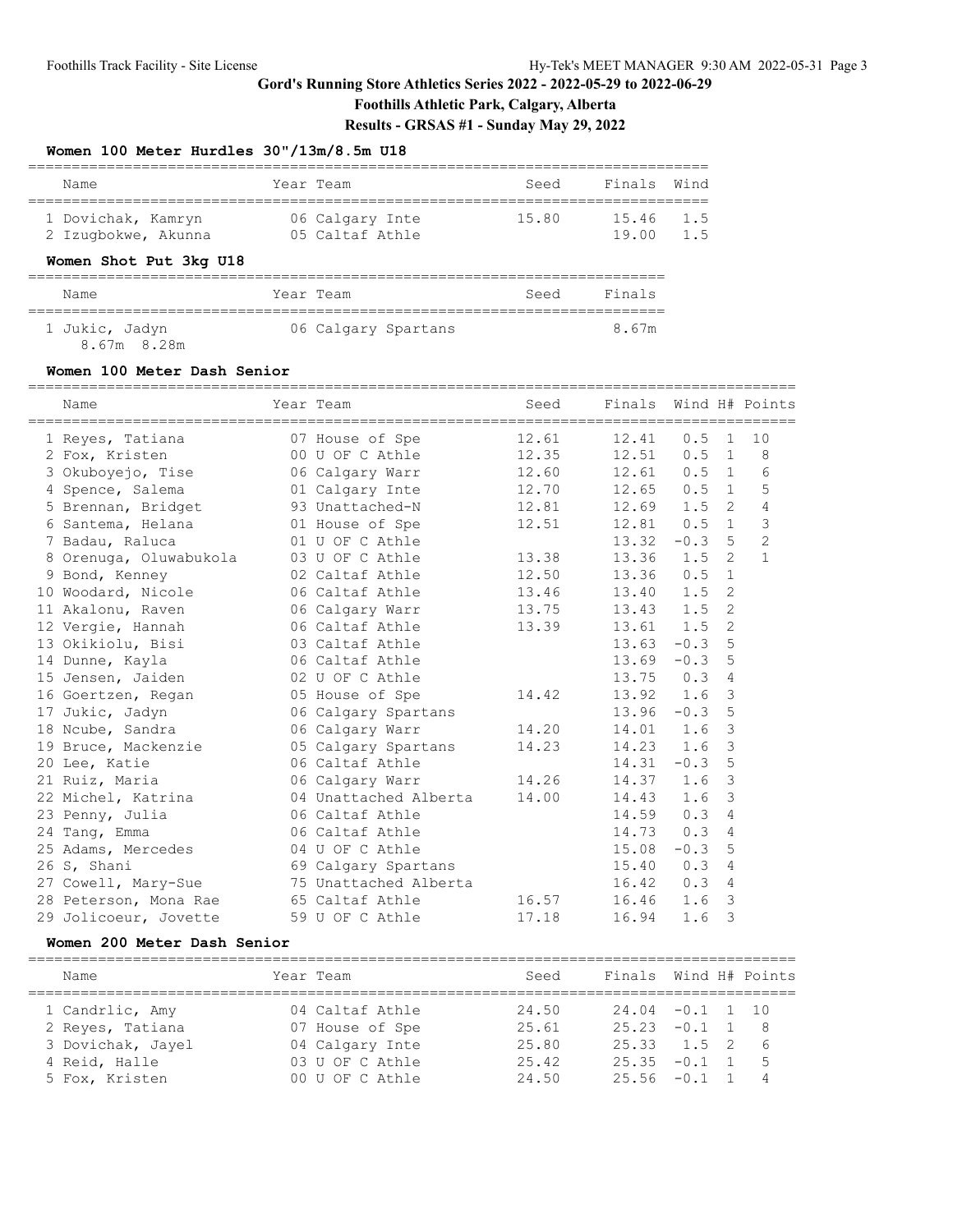# **Foothills Athletic Park, Calgary, Alberta**

**Results - GRSAS #1 - Sunday May 29, 2022**

#### **....Women 200 Meter Dash Senior**

| 6 Brennan, Bridget      | 93 Unattached-N       | 25.88 | 25.67 | $1.5 \quad 2$ |                         | $\overline{3}$ |
|-------------------------|-----------------------|-------|-------|---------------|-------------------------|----------------|
| 7 Spence, Salema        | 01 Calgary Inte       | 25.80 | 25.70 | $1.5 \quad 2$ |                         | $\overline{2}$ |
| 8 Hamoodi, Maha         | 04 Calgary Warr       | 26.66 | 26.72 | $1.5 \quad 2$ |                         | $\mathbf{1}$   |
| 9 Woodard, Nicole       | 06 Caltaf Athle       | 28.35 | 27.20 | $1.5 \quad 2$ |                         |                |
| 10 Bond, Kenney         | 02 Caltaf Athle       | 25.00 | 27.30 | $-0.1$        | $\overline{1}$          |                |
| 11 Dunne, Kayla         | 06 Caltaf Athle       |       | 27.45 | 0.95          |                         |                |
| 12 Dovichak, Kamryn     | 06 Calgary Inte       | 26.80 | 27.50 | $1.5 \quad 2$ |                         |                |
| 13 Okikiolu, Bisi       | 03 Caltaf Athle       |       | 27.73 | 0.4           | 4                       |                |
| 14 Orenuga, Oluwabukola | 03 U OF C Athle       | 27.39 | 28.04 | $1.5 \quad 2$ |                         |                |
| 15 Vergie, Hannah       | 06 Caltaf Athle       | 28.52 | 28.08 | $1.3 \quad 3$ |                         |                |
| 16 Akalonu, Raven       | 06 Calgary Warr       | 28.10 | 28.35 | 1.5           | $\overline{2}$          |                |
| 17 Goertzen, Regan      | 05 House of Spe       | 29.47 | 28.55 | $1.3 \quad 3$ |                         |                |
| 18 Jensen, Jaiden       | 02 U OF C Athle       |       | 29.06 | 0.4           | 4                       |                |
| 19 Lee, Katie           | 06 Caltaf Athle       |       | 29.24 | 0.9           | $-5$                    |                |
| 20 Michel, Katrina      | 04 Unattached Alberta | 29.00 | 29.39 | $1.3 \quad 3$ |                         |                |
| 21 Moores, Holly        | 04 Cochrane End       | 30.00 | 29.44 | $1.3 \quad 3$ |                         |                |
| 22 Adams, Mercedes      | 04 U OF C Athle       |       | 29.49 | 0.4           | $\overline{4}$          |                |
| 23 Ruiz, Maria          | 06 Calgary Warr       | 30.10 | 29.52 | $1.3 \quad 3$ |                         |                |
| 24 Bruce, Mackenzie     | 05 Calgary Spartans   |       | 29.85 | 0.4           | 4                       |                |
| 25 Boyle, Shari         | 73 U OF C Athle       |       | 30.25 | 0.4           | 4                       |                |
| 26 Sharma, Lily         | 06 Calgary Spartans   | 33.00 | 31.49 | 1.3           | $\overline{\mathbf{3}}$ |                |
| -- Santema, Helana      | 01 Calgary Spartans   | 25.43 | DNF   | $-0.1$        | $\mathbf{1}$            |                |

#### **Women 800 Meter Run Senior**

| Name                                      | Year Team               | Seed            | Finals H# Points |                |                |
|-------------------------------------------|-------------------------|-----------------|------------------|----------------|----------------|
| 1 Hufsmith, Courtney                      | 98 U OF C Athle         | 2:05.00         | 2:11.77          | $\mathbf{1}$   | 10             |
| 2 Browne, Madeleine 98 U OF C Athle       |                         | 2:12.00         | 2:12.87          | $\mathbf{1}$   | 8              |
| 3 McHugh, Rianne                          | 92 U OF C Athle         | 2:12.00 2:16.08 |                  | 1              | 6              |
| 4 Nowicki, Sophia 39 Cochrane End 2:17.45 |                         |                 | 2:16.61          | $\mathbf{1}$   | 5              |
| 5 Cook, Grace                             | 01 U OF C Athle         | 2:12.00         | 2:18.11          | $\mathbf{1}$   | 4              |
| 6 Khalid, Sihaam                          | 03 U OF C Athle         | 2:18.00         | 2:18.99          | $\mathbf{1}$   | 3              |
| 7 Sinke, Charlotte                        | 05 Calgary Spartans     |                 | 2:19.14          | 2              | $\overline{c}$ |
| 8 Kaiser, Jessica                         | 87 Cochrane End         | 2:17.50         | 2:19.99          | $\mathbf{1}$   | $\mathbf{1}$   |
| 9 Weiler, Naja                            | 05 Calgary Spartans     | 2:24.26         | 2:25.91          | $\overline{2}$ |                |
| 10 Irvin, Csenia 66 Cochrane End          |                         | 2:27.00         | 2:26.94          | 2              |                |
| 11 Lagcock, Emily                         | 01 U OF C Athle         |                 | 2:28.07          | 2              |                |
| 12 Wiebe, Janelle                         | 99 U OF C Athle         | 2:24.00         | 2:29.22          | 2              |                |
| 13 Kryschuk, Lauren                       | 98 Caltaf Athle         | 2:17.69         | 2:30.60          | $\mathbf{1}$   |                |
| 14 Sheehan, Payton 66 Calgary Warr        |                         | 2:23.00         | 2:31.79          | $\overline{2}$ |                |
| 15 Gentile, Lily                          | 01 U OF C Athle         | 2:28.00         | 2:35.44          | $\mathfrak{D}$ |                |
| 16 Rajah, Sam                             | 01 Calgary Inte 2:25.00 |                 | 2:37.62          | $\overline{2}$ |                |
| 17 Michel, Katrina                        | 04 Unattached Alberta   | 2:36.00         | 2:42.78          | $\overline{2}$ |                |
| 18 Asrat, Semhar                          | 06 Caltaf Athle         |                 | 4:58.56          | $\overline{2}$ |                |
|                                           |                         |                 |                  |                |                |

## **Women 100 Meter Hurdles 33"/8.5m Senior**

| Name                | Year Team       | Seed  | Finals Wind Points |                    |                |
|---------------------|-----------------|-------|--------------------|--------------------|----------------|
| 1 MacDonald, Sienna | 02 U OF C Athle |       | 13.77 3.1 10       |                    |                |
| 2 Dovichak, Jayel   | 04 Calgary Inte | 14.68 | 14.22              | 3.1                | - R            |
| 3 Gatzke, Natasha   | 02 U OF C Athle |       | 15.01              | 3.1                | 6              |
| 4 Cozma, Lisa       | 01 U OF C Athle |       | 15.07              | $\overline{3}$ . 1 | $-5$           |
| 5 Fourlas, Athena   | 97 U OF C Athle |       | 15.26              | 31                 | $\overline{4}$ |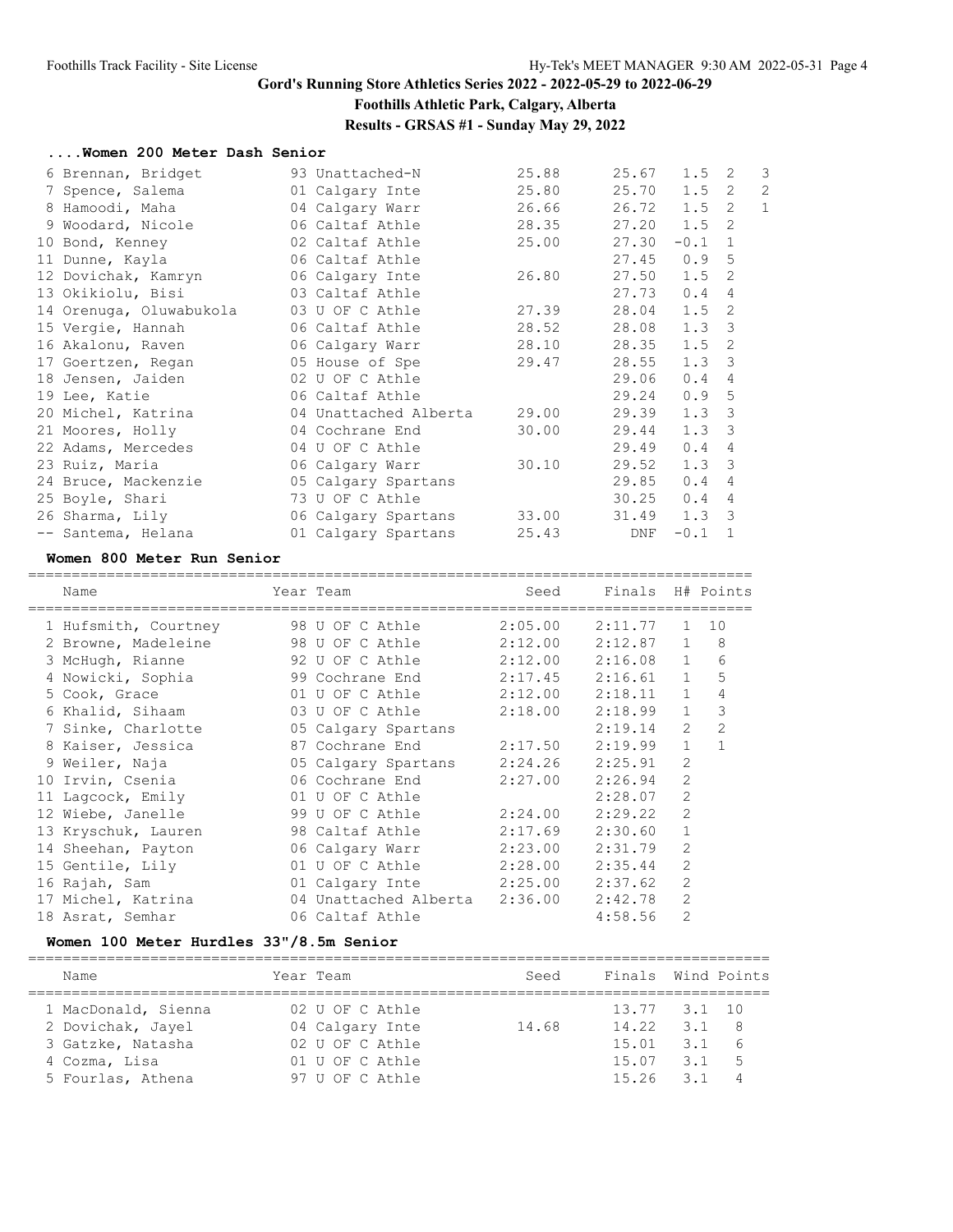# **Foothills Athletic Park, Calgary, Alberta**

**Results - GRSAS #1 - Sunday May 29, 2022**

## **Women 2000 Meter Steeplechase 30" Senior**

| Name              | Year Team       | Seed    | Finals Points |            |  |  |  |  |  |  |  |
|-------------------|-----------------|---------|---------------|------------|--|--|--|--|--|--|--|
|                   |                 |         |               |            |  |  |  |  |  |  |  |
| 1 Bernard, Maria  | 93 U OF C Athle |         | $6:44.72$ 10  |            |  |  |  |  |  |  |  |
| 2 Shiu, Sorcha    | 05 Calgary Warr | 7:04.26 | 7:08.50       | Я          |  |  |  |  |  |  |  |
| 3 Paterson, Rhian | 00 U OF C Athle |         | 7:50.62       | $\epsilon$ |  |  |  |  |  |  |  |

#### **Women Pole Vault Senior**

| Name                                                             | Year Team                     | Seed             | Finals Points |              |
|------------------------------------------------------------------|-------------------------------|------------------|---------------|--------------|
| 1 Hyink, Rachel<br>4.02 4.17 4.27<br>O O XXX                     | 98 Edmonton Int  4.40m  4.17m |                  |               | 10           |
| 2 Cocks, Paige<br>3.87 4.02<br>XXO XXX                           | 92 Edmonton Int               | $4.05m$ $3.87m$  |               | 8            |
| 3 Lim, Meghan<br>3.57 3.72 3.87 4.02<br>O XO XXO XXX             | 97 Edmonton Int               | 4.10m            | J3.87m        | 6            |
| 4 Badau, Raluca<br>3.12 3.27 3.42<br>O O XXX                     | 01 U OF C Athle               |                  |               | $3.27m$ 4.50 |
| 4 Ellis, Lauren<br>3.27 3.42<br>O XXX                            | 99 Edmonton Int               | 3.30m 3.27m 4.50 |               |              |
| 6 Van Ryswyk, Olivia<br>3.12 3.27<br>O XXX                       | 02 Edmonton Int               | $3.25m$ $3.12m$  |               | 3            |
| 7 Lang, Lindsay<br>2.82 2.97 3.12<br>XXO O XXX                   | 04 Edmonton Int               | 3.30m 2.97m      |               | 2            |
| 8 Rueppell, Lucia<br>2.07 2.22 2.37 2.52<br>XO XXO O XXX         | 05 Edmonton Int               | 2.40m 2.37m      |               | $\mathbf{1}$ |
| 9 Ezekowitz, Mia<br>2.07 2.22 2.37 2.52<br>O XO XXX<br>$\bigcap$ | 05 Yeq Vault Club             |                  | J2.37m        |              |
| -- Leonard, Sierra<br>3.12                                       | 01 Unattached-S               | 3.68m            | NH            |              |

#### **Women Long Jump Senior**

XXX

| Name                                                                    | Year Team |                 | Seed | Finals Wind Points |  |
|-------------------------------------------------------------------------|-----------|-----------------|------|--------------------|--|
| 1 MacDonald, Sienna 62 U OF C Athle<br>5.75m(1.6) 5.74m(1.3) 5.85m(2.6) |           |                 |      | 5.85m 2.6 10       |  |
| 2 Gatzke, Natasha<br>$5.40m(2.2)$ FOUL<br>FOUL                          |           | 02 U OF C Athle |      | $5.40m$ $2.2$ 8    |  |
| 01 U OF C Athle<br>3 Cozma, Lisa<br>$5.02m(1.7)$ 4.92m(0.5) 5.07m(2.8)  |           |                 |      | $5.07m$ 2.8 6      |  |
| 4 Rypien, Kennedy<br>$5.05m(0.7)$ 4.93m(3.2) 5.04m(3.3)                 |           | 99 U OF C Athle |      | $5.05m$ $0.7$ 5    |  |
| 5 Fourlas, Athena<br>$4.93m(2.4)$ $4.88m(4.0)$ $5.02m(1.6)$             |           | 97 U OF C Athle |      | $5.02m$ 1.6        |  |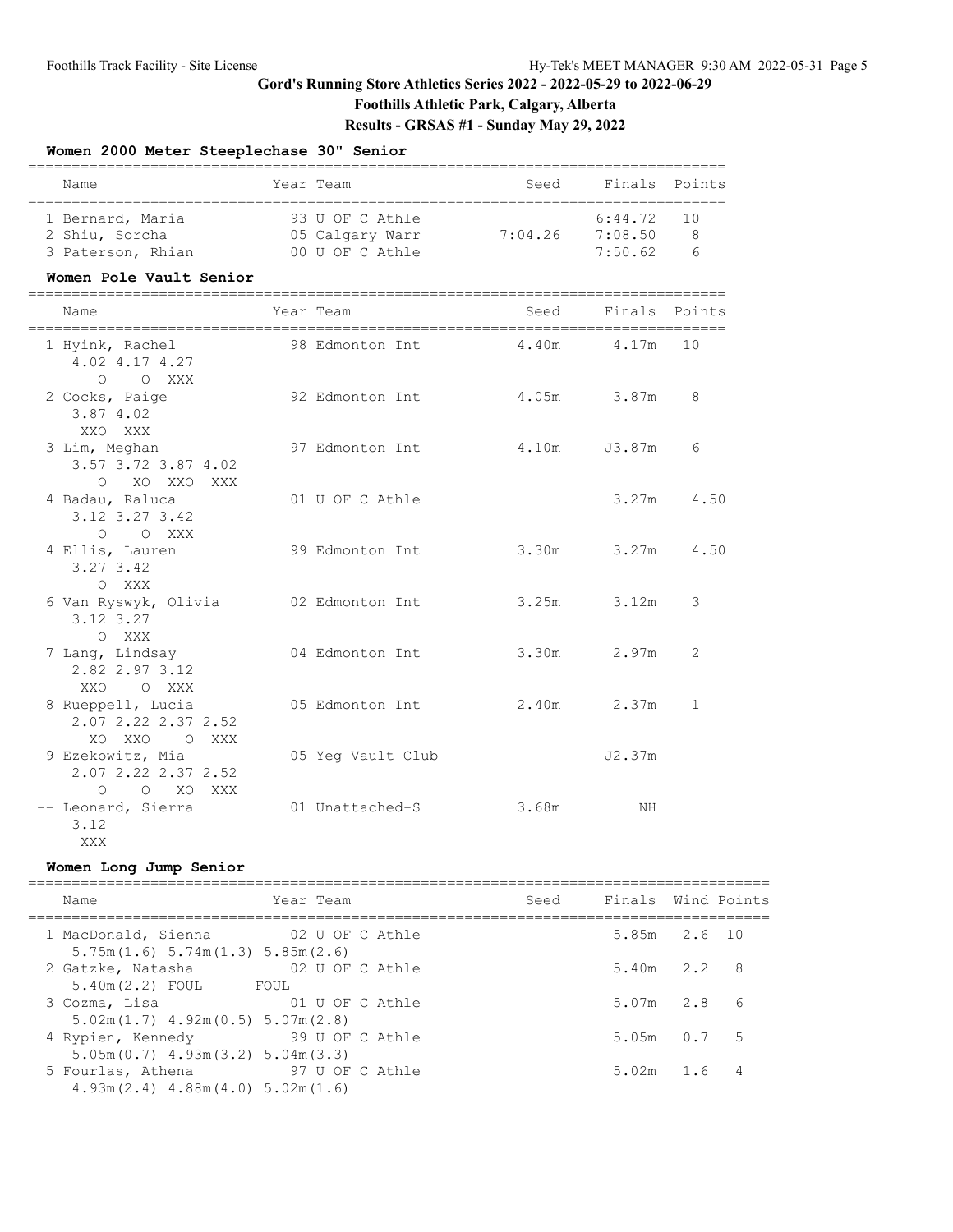# **Foothills Athletic Park, Calgary, Alberta**

**Results - GRSAS #1 - Sunday May 29, 2022**

# **....Women Long Jump Senior**

| 6 Ochosky, Brianna 55 U OF C Athle     |                 |       | $4.44m$ 2.6 3   |  |
|----------------------------------------|-----------------|-------|-----------------|--|
| $4.19m(1.3)$ $4.44m(2.6)$ $4.31m(1.9)$ |                 |       |                 |  |
| 7 Nwoye, Stephanie 65 Caltaf Athle     |                 | 4.79m | 4.41m 2.6 2     |  |
| $4.31m(2.6)$ $4.41m(2.6)$ $4.40m(4.0)$ |                 |       |                 |  |
| 8 Asrat, Semhar                        | 06 Caltaf Athle |       | $2.23m$ $3.1$ 1 |  |
| $2.23m(3.1)$ FOUL                      | FOUL            |       |                 |  |

## **Women Shot Put 4kg Senior**

| Name                        | Year Team                                 | Seed | Finals Points |  |
|-----------------------------|-------------------------------------------|------|---------------|--|
| 1 Omosun, Osereme           | 99 U OF C Athle                           |      | 12.80m 10     |  |
|                             | 11.93m 12.55m 12.80m 12.05m 12.03m 12.43m |      |               |  |
| 2 Johnson, Alexis           | 00 Caltaf Athle                           |      | 11.96m 8      |  |
| 10.41m 11.96m 11.96m 11.55m |                                           |      |               |  |
| 3 Al-Saket, Shadan          | 02 U OF C Athle                           |      | 6.48m 6       |  |
| 5.74m 5.96m 5.89m 6.48m     |                                           |      |               |  |

#### **Women Javelin Throw 600g Senior**

| Name |                                                                                                       | Seed                                                                                                                                                                                                                                                                                                  |        |                         |
|------|-------------------------------------------------------------------------------------------------------|-------------------------------------------------------------------------------------------------------------------------------------------------------------------------------------------------------------------------------------------------------------------------------------------------------|--------|-------------------------|
|      |                                                                                                       |                                                                                                                                                                                                                                                                                                       |        | 10                      |
|      |                                                                                                       |                                                                                                                                                                                                                                                                                                       | 30.30m | 8                       |
|      |                                                                                                       |                                                                                                                                                                                                                                                                                                       | 28.82m | 6                       |
|      | 01 U OF C Athle                                                                                       |                                                                                                                                                                                                                                                                                                       | 22.24m | 5                       |
|      | 02 U OF C Athle                                                                                       |                                                                                                                                                                                                                                                                                                       | 18.84m | 4                       |
|      | 1 MacDonald, Sienna<br>2 Ochosky, Brianna<br>3 Fourlas, Athena<br>4 Cozma, Lisa<br>5 Al-Saket, Shadan | Year Team<br>02 U OF C Athle<br>40.56m 36.34m 36.35m 39.30m 43.95m 33.83m<br>95 U OF C Athle<br>25.60m  26.78m  27.18m  25.48m  FOUL  30.30m<br>97 U OF C Athle<br>28.82m FOUL 21.00m 22.35m 23.95m 23.35m<br>22.24m  20.74m  22.18m  21.11m  20.99m  FOUL<br>16.65m 18.84m 17.50m 17.24m 18.10m FOUL |        | Finals Points<br>43.95m |

#### **Women Shot Put F46 Ambulatory Para**

| Name                 |  |                                     | Year Team |                 |  |  | Seed | Finals |  |  |  |  |
|----------------------|--|-------------------------------------|-----------|-----------------|--|--|------|--------|--|--|--|--|
|                      |  |                                     |           |                 |  |  |      |        |  |  |  |  |
| 1 %McCulloch, Jasmyn |  |                                     |           | 93 Caltaf Athle |  |  |      | 8.34m  |  |  |  |  |
|                      |  | 8.16m 8.34m 8.00m 7.65m 7.99m 7.88m |           |                 |  |  |      |        |  |  |  |  |

#### **Women Shot Put F38 Ambulatory Para**

| Name                                      |  |  | Year Team |                 |  |  | Seed | Finals |  |  |  |  |
|-------------------------------------------|--|--|-----------|-----------------|--|--|------|--------|--|--|--|--|
| 1 %Brown, Jennifer                        |  |  |           | 80 Caltaf Athle |  |  |      | 9.20m  |  |  |  |  |
| 8.71 m 8.64 m 9.20 m 8.38 m 8.74 m 8.93 m |  |  |           |                 |  |  |      |        |  |  |  |  |

#### **Boys 100 Meter Dash U16**

| Name                                       |  | Year Team       | Seed  | Finals Wind H# Points |  |                |
|--------------------------------------------|--|-----------------|-------|-----------------------|--|----------------|
| 1 Serezlis Bracoviche, Nic 08 Calgary Inte |  |                 | 11.60 | $12.18$ 0.3 1 10      |  |                |
| 2 Nyarko, Adam                             |  | 08 Caltaf Athle |       | $12.49$ 0.3 1 8       |  |                |
| 3 Daradich, Talan                          |  | 08 Caltaf Athle |       | $12.67$ 0.3 1 6       |  |                |
| 4 Descoteau, Dawsen                        |  | 07 Caltaf Athle |       | $12.74$ $0.8$ 2       |  | 5 <sub>5</sub> |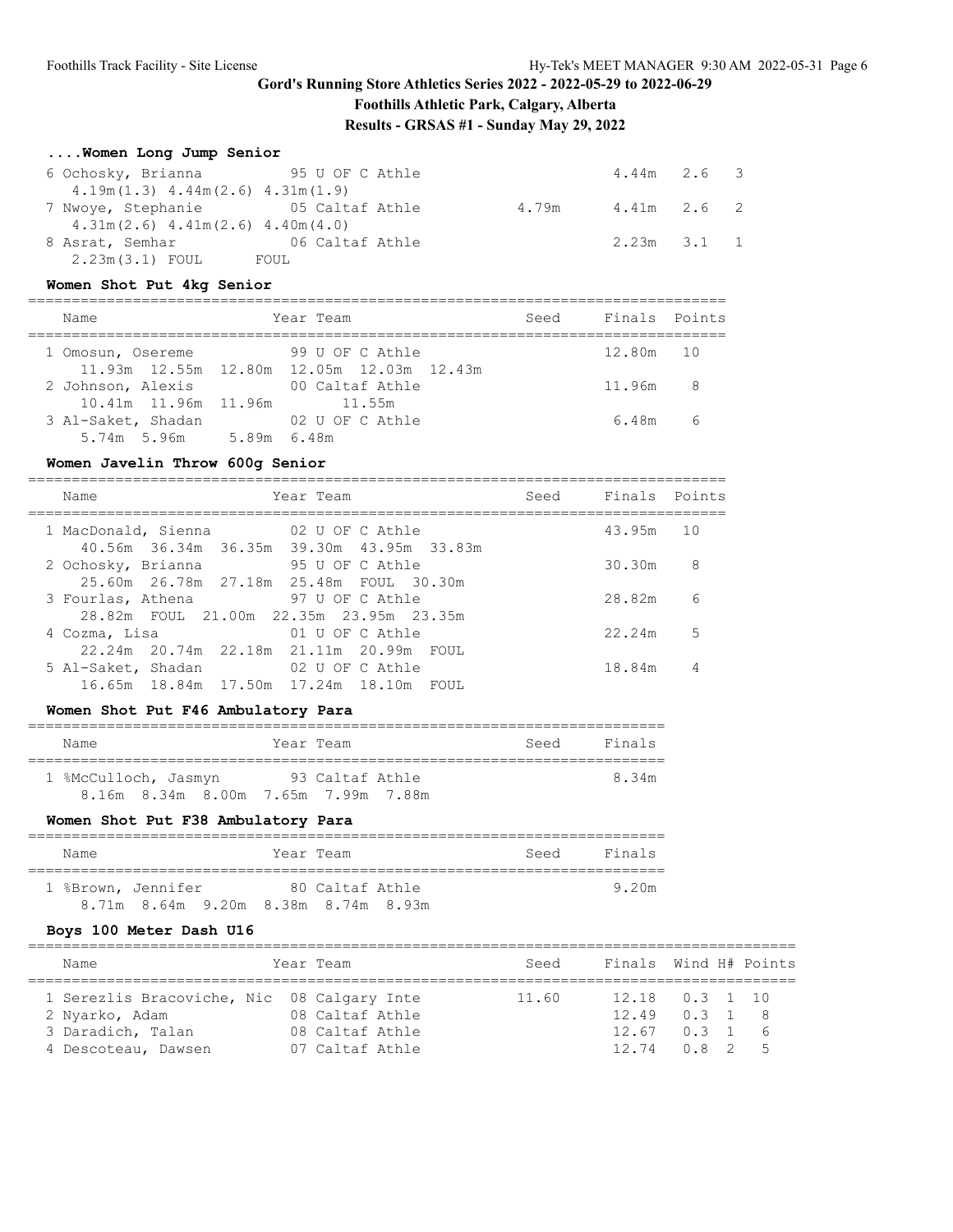# **Gord's Running Store Athletics Series 2022 - 2022-05-29 to 2022-06-29 Foothills Athletic Park, Calgary, Alberta**

**Results - GRSAS #1 - Sunday May 29, 2022**

## **....Boys 100 Meter Dash U16**

| 5 Stahl, Cameron | 08 Caltaf Athle |       | 13.37 0.8 2 4   |  |  |
|------------------|-----------------|-------|-----------------|--|--|
| 6 Onekpe, Kevin  | 08 Caltaf Athle |       | $13.50$ 0.3 1 3 |  |  |
| 7 Malley, Brady  | 07 Cochrane End |       | $14.19$ 0.8 2 2 |  |  |
| 8 Henning, Ian   | 08 Calgary Warr | 14.10 | $14.24$ 0.3 1 1 |  |  |
| 9 Jenner, Ethan  | 08 Caltaf Athle |       | $14.29$ 0.8 2   |  |  |

#### **Boys 200 Meter Dash U16**

| Name                                       | Year Team             | Seed  | Finals Wind H# Points |     |     |                |
|--------------------------------------------|-----------------------|-------|-----------------------|-----|-----|----------------|
| 1 Serezlis Bracoviche, Nic 08 Calgary Inte |                       | 23.60 | 23.74                 | 0.4 |     | 10             |
| 2 Nyarko, Adam                             | 08 Caltaf Athle       |       | 24.47                 | 0.4 |     | - 8            |
| 3 Heuver, Nathan                           | 07 Unattached Alberta |       | 25.38                 | 0.4 |     | -6             |
| 4 Daradich, Talan                          | 08 Caltaf Athle       |       | 25.49                 | 1.8 | -2  | -5             |
| 5 Fischer, Ephrem                          | 08 Caltaf Athle       |       | 25.77                 | 1.8 | -2  | $\overline{4}$ |
| 6 Onekpe, Kevin                            | 08 Caltaf Athle       |       | 26.94                 | 1.8 | - 2 | $\mathcal{R}$  |
| 7 Stahl, Cameron                           | 08 Caltaf Athle       |       | 27.60                 | 1.8 | -2  | 2              |
| 8 Malley, Brady                            | 07 Cochrane End       | 29.00 | 28.81                 | 0.4 |     |                |
| 9 Henning, Ian                             | 08 Calgary Warr       |       | 29.22                 | 0.4 |     |                |

#### **Boys 800 Meter Run U16**

| Name                 | Year Team           | Seed    | Finals Points |    |
|----------------------|---------------------|---------|---------------|----|
| 1 Stephenson, Oakley | 07 Calgary Spartans | 2:14.66 | 2:19.74       | 10 |
| 2 Skilnick, Samuel   | 08 Calgary Spartans |         | 2:31.98       | 8  |
| 3 Perez, Ethan       | 07 Caltaf Athle     |         | 2:35.40       | h  |

## **Boys 1500 Meter Steeplechase 30" U16**

| Name                               | Year Team                                | Seed | Finals Points           |                         |
|------------------------------------|------------------------------------------|------|-------------------------|-------------------------|
| 1 Sollitt, Raimo<br>2 Heuver, Noah | 07 Cochrane End<br>08 Unattached Alberta |      | $5:17.84$ 10<br>5:25.91 | $\overline{\mathbf{R}}$ |
| Boys High Jump II16                |                                          |      |                         |                         |

#### **Boys High Jump U16**

| Name                                                             | Year Team | Seed | Finals Points |  |
|------------------------------------------------------------------|-----------|------|---------------|--|
| 1 Forero-Tarazona, Gabriel 07 Caltaf Athle<br>1.25 1.35<br>XXX X |           |      | 1.25m 10      |  |

#### **Boys Javelin Throw 600g U16**

| Name            | Year Team       | Seed | Finals Points |  |
|-----------------|-----------------|------|---------------|--|
| 1 Warne, Hudson | 08 Caltaf Athle |      | 16.60m 10     |  |
| 16.57m 14.98m   | 1635m<br>16.60m |      |               |  |

#### **Men 2000 Meter Steeplechase U18**

| Name             | Year Team |                       | Seed | Finals Points |  |
|------------------|-----------|-----------------------|------|---------------|--|
| 1 Heuver, Joshua |           | 05 Unattached Alberta |      | $6:53.33$ 10  |  |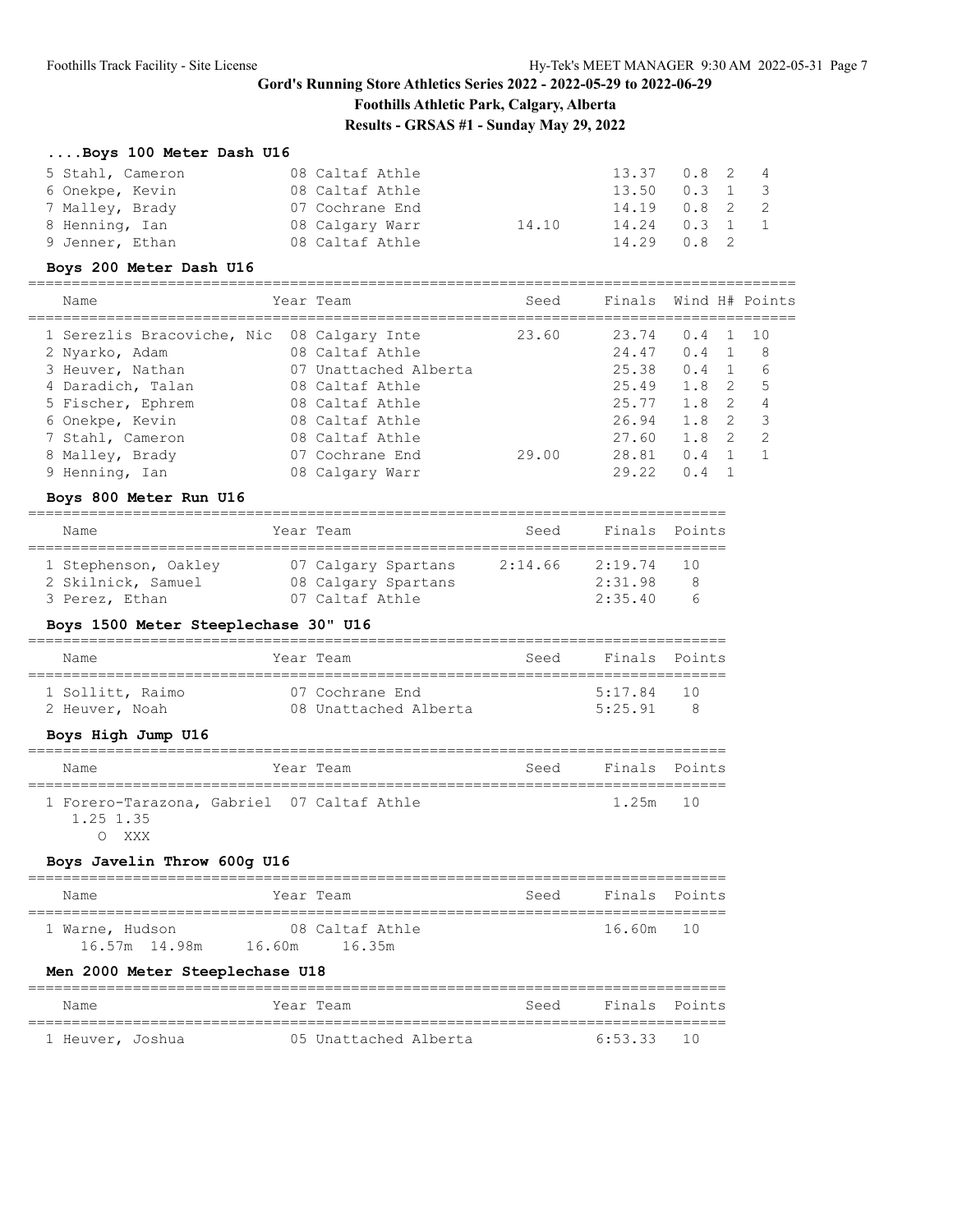# **Foothills Athletic Park, Calgary, Alberta Results - GRSAS #1 - Sunday May 29, 2022**

# **....Men 2000 Meter Steeplechase U18**

| 2 Maquire, Brendan | 05 Cochrane End | 7:23.44 | 6:58.04 | -8             |
|--------------------|-----------------|---------|---------|----------------|
| 3 Jones, Caden     | 06 Cochrane End |         | 7:03.19 | 6              |
| 4 Kirk, Wyatt      | 06 Cochrane End |         | 7:47.72 | 5              |
| 5 Verbeek, Mauritz | 06 Cochrane End |         | 7:51.74 | $\overline{4}$ |
| 6 Macknight, Luke  | 06 Caltaf Athle |         | 8:24.71 | - 3            |

#### **Men Shot Put 5kg U18**

| Name                              | Year Team                              | Seed   | Finals |  |  |  |  |  |  |
|-----------------------------------|----------------------------------------|--------|--------|--|--|--|--|--|--|
| 1 Parker, Thane<br>$9.22m$ 10.26m | 05 Caltaf Athle<br>10.68m 9.94m 10.55m | 10.90m | 10.68m |  |  |  |  |  |  |

#### **Men 110 Meter Hurdles 39"/9.14m U20**

| Name         | Year Team       | Seed  | Finals Wind Points |
|--------------|-----------------|-------|--------------------|
|              |                 |       |                    |
| 1 Rude, Keon | 05 Calgary Inte | 14.35 | 15.00 1.4 10       |

## **Men Shot Put 6kg U20**

| Name              | Year Team                              | Seed   | Finals |
|-------------------|----------------------------------------|--------|--------|
| 1 Schultz, Caiden | 03 Caltaf Athle                        | 10.30m | 10.21m |
|                   | 10.01m 10.17m 9.45m 9.68m 9.54m 10.21m |        |        |

#### **Men 100 Meter Dash Senior**

| Name                                                             | Year Team             | Seed  | Finals Wind H# Points |               |                |                |
|------------------------------------------------------------------|-----------------------|-------|-----------------------|---------------|----------------|----------------|
| 1 Williams, Benjamin                                             | 92 Running Room       | 10.23 | 10.31                 | 2.0           | 1              | 10             |
| 2 Abosi, Stephen                                                 | 93 U OF C Athle       | 10.28 | 10.45                 | 2.0 1         |                | 8              |
| 3 Kidd, Daniel                                                   | 04 Running Room       | 10.63 | 10.64                 | $2.0 \quad 1$ |                | 6              |
| 4 English, Ramone 600 Running Room                               |                       | 10.57 | 10.68                 | $2.0 \quad 1$ |                | 5              |
| 5 Schultz, Caiden                                                | 03 Caltaf Athle       | 11.24 | 11.01                 | $2.0 \quad 1$ |                | $\overline{4}$ |
|                                                                  |                       | 11.10 | 11.03                 | $2.0 \quad 1$ |                | 3              |
| 7 Abodunwa, Paul 01 U OF C Athle                                 |                       | 11.06 | 11.06                 | $2.0 \quad 1$ |                | 2              |
| 8 Hinton, Jackson                                                | 81 Edmonton Int       |       | 11.10                 | $0.2 \quad 4$ |                | $\mathbf{1}$   |
| 9 Judge, Chetaan                                                 | 99 U OF C Athle       |       | 11.24                 | 0.2           | $\overline{4}$ |                |
| 10 Maki, Ben                                                     | 85 U OF C Athle       | 11.25 | 11.24                 | 1.9           | -2             |                |
| 11 Anderson, Dawson                                              | 99 Unattached-N       | 11.12 | 11.44                 | 2.0           | 1              |                |
| 12 Osborne, Keiran               01 Kajaks Track                 |                       | 11.55 | 11.49                 | 1.9           | 2              |                |
| 13 Zhou, Victor                                                  | 01 Unattached B       | 11.74 | 11.70                 | 1.9           | 2              |                |
| 14 Agyemang, Hadriane                                            | 00 U OF C Athle       | 11.53 | 11.71                 | 1.9           | 2              |                |
| 15 Brusic, Josip                                                 | 02 Caltaf Athle       | 11.70 | 11.77                 | 1.9           | 2              |                |
| 16 Kellock, Harrison           07 House of Spe             12.20 |                       |       | 12.05                 | 1.9           | 2              |                |
| 17 Sandy, Ryan                                                   | 06 Caltaf Athle       | 12.19 | 12.05                 | 1.9           | 2              |                |
| 18 Quach, Olam                                                   | 06 Calgary Spartans   |       | 12.10                 | 0.5           | $\overline{3}$ |                |
| 19 Omar, Faddy                                                   | 89 Unattached Alberta |       | 12.25                 | 0.2           | 4              |                |
| 20 McIntosh, Teagan                                              | 04 Caltaf Athle       |       | 12.38                 | 0.5           | 3              |                |
| 21 Hesketh, Adrian                                               | 03 U OF C Athle       |       | 12.60                 | 0.5           | $\overline{3}$ |                |
| 22 Zamzuri, Ziyad                                                | 06 Calgary Warr       | 12.55 | 12.61                 | 0.5           | 3              |                |
| 23 Grinder, Luke                                                 | 73 Calgary Spartans   | 12.60 | 12.66                 | 0.2           | 4              |                |
| 24 Saver, Jake                                                   | 05 U OF C Athle       |       | 12.68                 | 0.5           | $\mathbf{3}$   |                |
| 25 Parker, Thane                                                 | 05 Caltaf Athle       |       | 13.14                 | 0.5           | 3              |                |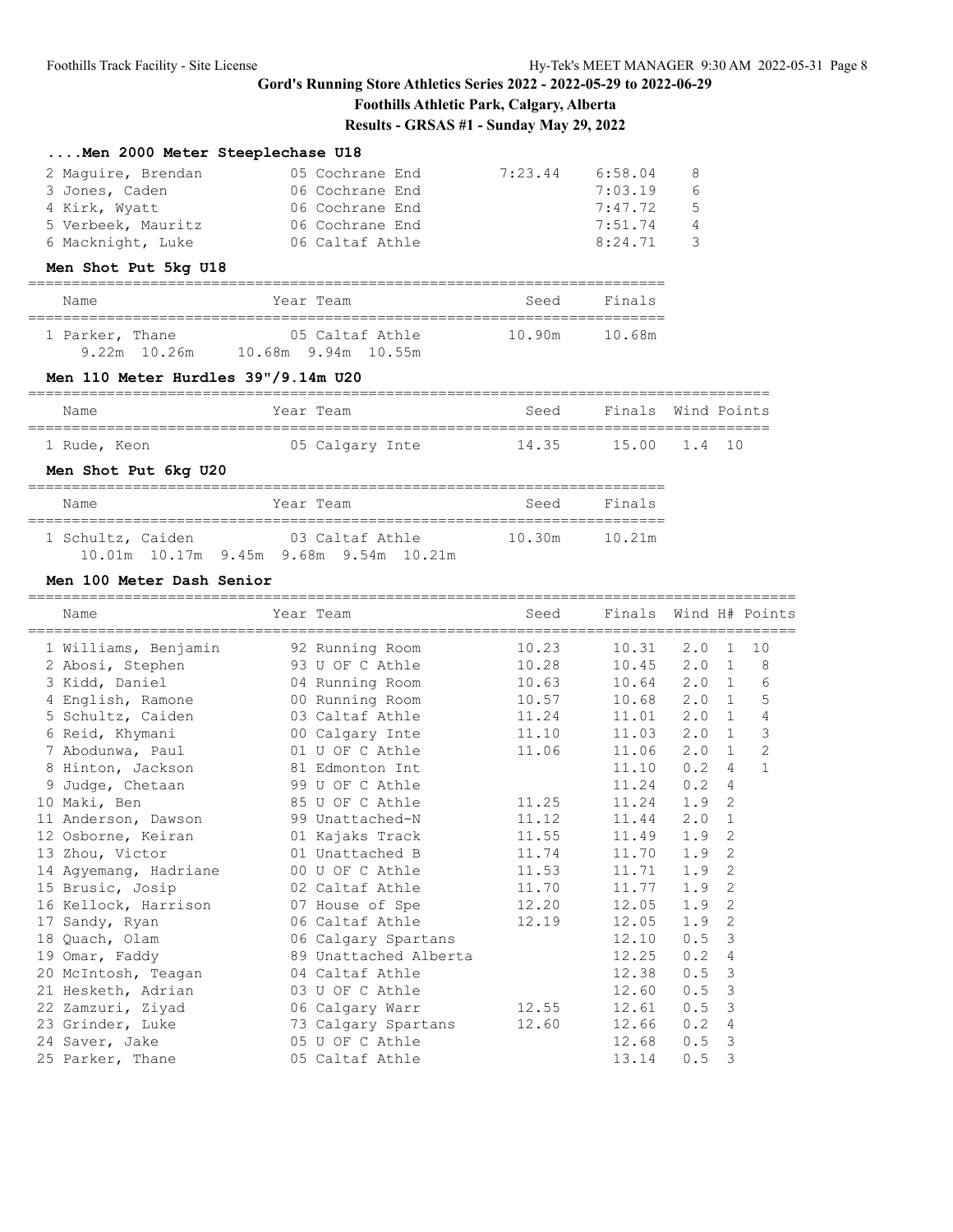# **Gord's Running Store Athletics Series 2022 - 2022-05-29 to 2022-06-29 Foothills Athletic Park, Calgary, Alberta Results - GRSAS #1 - Sunday May 29, 2022**

#### **Men 200 Meter Dash Senior**

| Name                                    | Year Team             | Seed    | Finals  | =========    |                | Wind H# Points |
|-----------------------------------------|-----------------------|---------|---------|--------------|----------------|----------------|
| 1 Williams, Benjamin                    | 92 Running Room       | 20.79   | 21.07   | 0.9          | $\mathbf{1}$   | 10             |
| 2 Kidd, Daniel                          | 04 Running Room       | 21.19   | 21.35   | 0.9          | $\mathbf{1}$   | 8              |
| 3 Abosi, Stephen                        | 93 U OF C Athle       | 20.94   | 21.60   | 0.9          | 1              | 6              |
| 4 English, Ramone                       | 00 Running Room       | 21.26   | 21.78   | 0.9          | 1              | 5              |
| 5 Drysdall, Tom                         | 03 Caltaf Athle       | 21.70   | 21.86   | 0.9          | $\mathbf{1}$   | $\overline{4}$ |
| 6 Schultz, Caiden                       | 03 Caltaf Athle       | 22.27   | 21.95   | 1.3          | 2              | $\mathcal{S}$  |
| 7 Reid, Khymani                         | 00 Calgary Inte       | 22.15   | 22.00   | 1.3          | $\overline{2}$ | $\overline{c}$ |
| 8 Judge, Chetaan                        | 99 U OF C Athle       | 22.33   | 22.17   | 1.3          | $\overline{2}$ | $\mathbf{1}$   |
| 9 Evans, Eric                           | 98 Calgary Spartans   | 21.64   | 22.19   | 0.9          | $\mathbf{1}$   |                |
| 10 Wright, Ryan                         | 02 Calgary Spartans   | 22.11   | 22.66   | 0.9          | $\mathbf{1}$   |                |
| 11 Anderson, Dawson                     | 99 Unattached-N       | 22.31   | 22.72   | 1.3          | 2              |                |
| 12 Stephen, Brent                       | 96 Caltaf Athle       | 22.27   | 22.80   | 1.3          | 2              |                |
| 13 Z, Deven                             | 04 Unattached Alberta |         | 22.94   | 0.7          | 4              |                |
| 14 Maki, Ben                            | 85 U OF C Athle       | 22.94   | 22.99   | 1.3          | 2              |                |
| 15 Abodunwa, Paul                       | 01 U OF C Athle       | 23.10   | 23.01   | 1.3          | 2              |                |
| 16 Osborne, Keiran                      | 01 Kajaks Track       | 23.71   | 23.10   | 1.8          | 3              |                |
| 17 Brusic, Josip                        | 02 Caltaf Athle       | 23.90   | 23.61   | 1.8          | 3              |                |
| 18 Sandy, Ryan                          | 06 Caltaf Athle       | 25.54   | 23.78   | 0.7          | 4              |                |
| 19 Zhou, Victor                         | 01 Unattached B       | 24.13   | 23.84   | 1.8          | $\mathcal{S}$  |                |
| 20 Burey, Benjamin                      | 00 Caltaf Athle       | 23.50   | 23.91   | 1.8          | $\mathcal{S}$  |                |
| 21 Kellock, Harrison                    | 07 House of Spe       | 24.07   | 23.95   | 1.8          | 3              |                |
| 22 Agyemang, Hadriane                   | 00 U OF C Athle       | 23.62   | 23.95   | 1.8          | 3              |                |
| 23 McIntosh, Teagan                     | 04 Caltaf Athle       |         | 24.26   | 0.7          | 4              |                |
| 24 Prokopenko, Anton                    | 92 Calgary Spartans   | 24.00   | 24.46   | 1.8          | 3              |                |
| 25 Quach, Olam                          | 06 Calgary Spartans   |         | 24.54   | 0.7          | 4              |                |
| 26 Saver, Jake                          | 05 U OF C Athle       |         | 25.97   | 0.7          | 4              |                |
| 27 Kirk, Wyatt                          | 06 Cochrane End       |         | 26.68   | 0.7          | 4              |                |
| Men 800 Meter Run Senior                |                       |         |         |              |                |                |
| _______________________________<br>Name | Year Team             | Seed    | Finals  | H# Points    |                |                |
|                                         |                       |         |         |              |                |                |
| 1 Stephen, Brent                        | 96 Caltaf Athle       | 1:52.61 | 1:58.52 | 1            | 10             |                |
| 2 Stewart, Michael                      | 00 U OF C Athle       | 1:57.00 | 1:59.23 | $\mathbf{1}$ | 8              |                |
| 3 Swadling, Luke                        | 03 U OF C Athle       | 1:56.00 | 1:59.76 | $\mathbf{1}$ | 6              |                |
| 4 McFadyen, James                       | 04 Caltaf Athle       | 2:01.80 | 2:01.17 | 1            | 5              |                |
| 5 Bouma, Phoenix                        | 03 U OF C Athle       | 1:59.00 | 2:01.97 | $\mathbf{1}$ | $\overline{4}$ |                |
| 6 White-Gloria, Chris                   | 96 U OF C Athle       | 2:02.00 | 2:04.42 | $\mathbf{1}$ | 3              |                |
| 7 Rajpoot, Danyal                       | 02 U OF C Athle       | 2:04.00 | 2:05.62 | $2^{\circ}$  | $\overline{c}$ |                |
| 8 Robitaille, Jesse Aaron               | 99 Calgary Warr       | 2:01.00 | 2:07.03 | 1            | 1              |                |
| 9 Grattidge, Clay                       | 05 Cochrane End       | 2:06.00 | 2:07.18 | 2            |                |                |
| 10 Shedd, Maxwell                       | 02 U OF C Athle       | 2:05.00 | 2:07.73 | 2            |                |                |
| 11 Celis, Juan                          | 99 Caltaf Athle       | 2:05.00 | 2:08.03 | 2            |                |                |
| 12 Lively, James                        | 01 U OF C Athle       | 2:00.00 | 2:08.36 | 1            |                |                |
| 13 Cook, Aidan                          | 02 U OF C Athle       | 2:02.00 | 2:09.00 | $\mathbf{1}$ |                |                |
| 14 Bellehumeur, Evan                    | 05 Calgary Warr       | 2:01.00 | 2:13.60 | $\mathbf 1$  |                |                |
| 15 Burey, Benjamin                      | 00 Caltaf Athle       | 2:06.00 | 2:16.07 | 2            |                |                |
| 16 Cote, Branson                        | 06 Cochrane End       | 2:25.00 | 2:25.22 | 2            |                |                |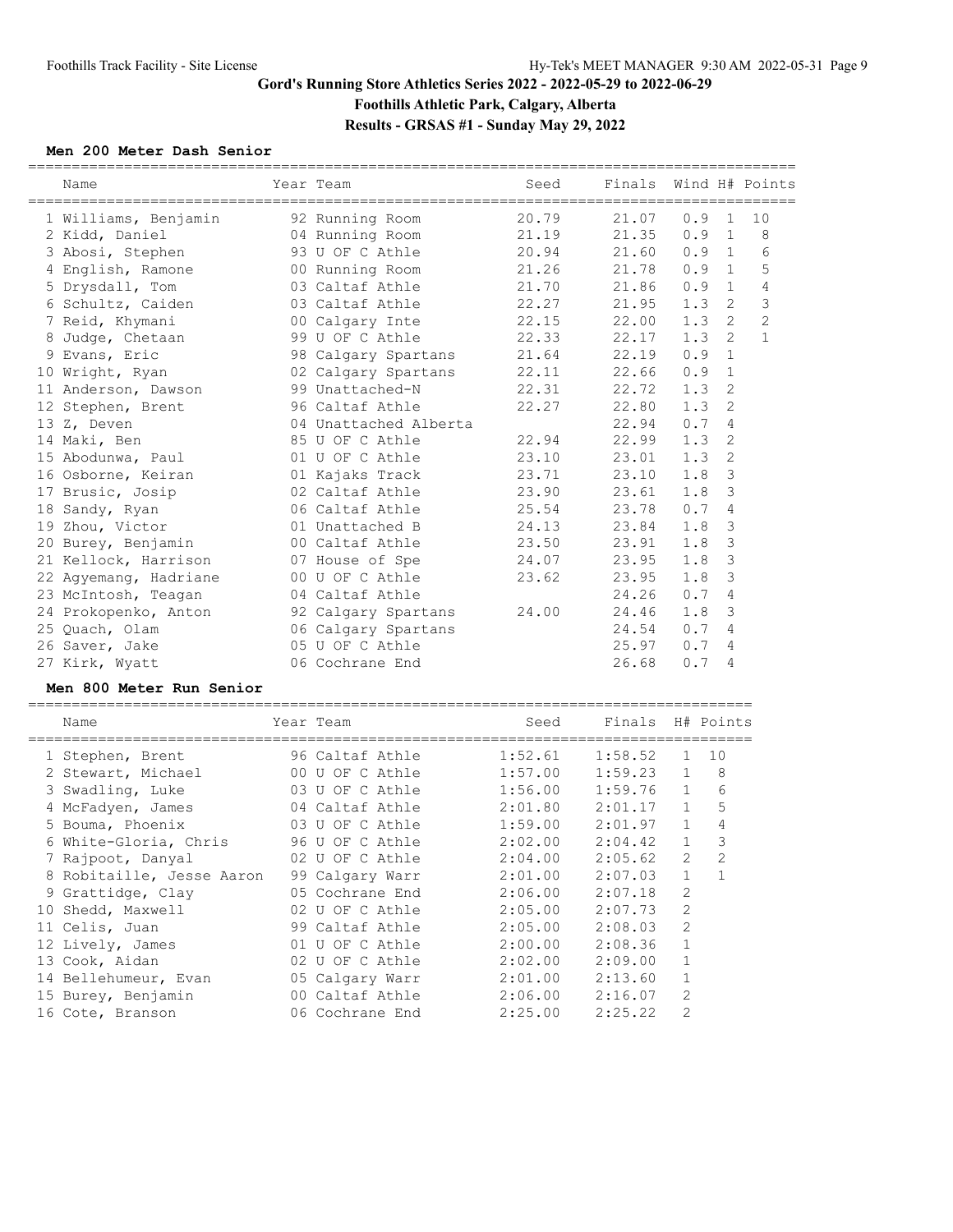# **Foothills Athletic Park, Calgary, Alberta**

**Results - GRSAS #1 - Sunday May 29, 2022**

#### **Men 110 Meter Hurdles 42"/9.14m Senior**

| Name            | Year Team           | Seed  | Finals Wind Points |                         |
|-----------------|---------------------|-------|--------------------|-------------------------|
| 1 Reid, Khymani | 00 Calgary Inte     | 14.90 | 14.95 1.4 10       |                         |
| 2 Wright, Ryan  | 02 Calgary Spartans | 15.44 | $15.45$ $1.4$      | $\overline{\mathbf{R}}$ |

## **Men 2000 Meter Steeplechase 36" Senior**

| Name | Year<br>Team | Seed | Finals Points |  |
|------|--------------|------|---------------|--|
|      |              |      |               |  |

# 1 York, Skyler 01 Unattached Alberta 5:57.00 6:36.27 10

# **Men Pole Vault Senior**

| Name                                                                                       | Year Team       | Seed  | Finals Points |   |
|--------------------------------------------------------------------------------------------|-----------------|-------|---------------|---|
| 1 Allen, Spencer<br>4.45 4.60 4.75<br>XO.<br>O XXX                                         | 93 Edmonton Int | 5.05m | 4.60m         | 9 |
| 1 Osborne, Adam<br>4.30 4.45 4.60 4.75<br>XXO<br>$\bigcirc$<br>XXX<br>$\bigcap$            | 93 Edmonton Int | 4.70m | 4.60m         | 9 |
| 3 Kornelsen, Tekoa<br>3.85 4.00 4.15 4.30 4.45<br>$\circ$<br>$\bigcirc$<br>XO XXO<br>XXX X | 04 Edmonton Int | 4.42m | 4.30m         | 6 |
| -- Rakochy, Julian<br>3.85<br>XXX                                                          | 04 Caltaf Athle | 4.10m | ΝH            |   |

#### **Men Long Jump Senior**

| Name                                               | Year Team                                                                                                                       | Seed Finals Wind Points |                  |     |                |
|----------------------------------------------------|---------------------------------------------------------------------------------------------------------------------------------|-------------------------|------------------|-----|----------------|
| 1 %Vucsics, Noah 00 U OF C Athle                   | $6.92m(3.4)$ 5.85m( $-3.8$ ) 6.22m( $-0.5$ ) 6.55m( $1.4$ ) 6.68m( $3.8$ ) 6.62m( $2.4$ )                                       |                         | $6.92m$ $3.4$ 10 |     |                |
| 2 Stilman, Regev 99 Calgary Inte                   | $5.80$ m $(3.0)$ $5.57$ m $(1.5)$ $5.55$ m $(1.4)$ $5.71$ m $(-1.5)$ $5.74$ m $(1.6)$ $5.90$ m $(2.4)$                          |                         | $5.90m$ 2.4      |     | 8 <sup>8</sup> |
| 3 Chase, Roenen                                    | 06 Calgary Spartans<br>FOUL(2.4) $5.21$ m(1.5) $5.37$ m(1.2) $5.49$ m(3.0) $4.97$ m(0.8) FOUL(2.7)                              |                         | 5.49m            | 3.0 | 6              |
| 4 McIntosh, Teagan and 04 Caltaf Athle 5.53m 5.24m | $5.24$ m $(3.0)$ $5.20$ m $(1.5)$ $5.01$ m $(-2.5)$ $5.23$ m $(-0.2)$ $4.22$ m $(3.0)$ $5.00$ m $(4.5)$                         |                         |                  | 3.0 | .5             |
| 5 Parker, Thane                                    | 05 Caltaf Athle $4.98$ m $4.96$ m<br>$4.96m(3.0)$ $4.68m(-2.1)$ $4.55m(0.5)$ $4.51m(0.9)$ $4.81m(3.1)$ $4.68m(2.8)$             |                         |                  | 3.0 | 4              |
| 6 Hesketh, Adrian 63 U OF C Athle                  | $3.31\text{m}$ (3.6) $4.62\text{m}$ (0.4) $4.79\text{m}$ (+0.0) $4.59\text{m}$ (-1.6) $3.99\text{m}$ (1.8) $4.45\text{m}$ (4.6) |                         | $4.79m + 0.0$    |     | -3             |

#### **Men Shot Put 7.26kg Senior**

| Name                                                | Year Team       | Seed | Finals Points |  |
|-----------------------------------------------------|-----------------|------|---------------|--|
| 1 Banks, Liam                                       | 96 Caltaf Athle |      | 14.49m 10     |  |
| 13.08m 13.81m 13.50m 13.25m 14.49m<br>2 Eze, Wesley | 02 U OF C Athle |      | 13.48m 8      |  |
| 12.56m 12.36m 13.48m 12.92m 13.11m                  |                 |      |               |  |